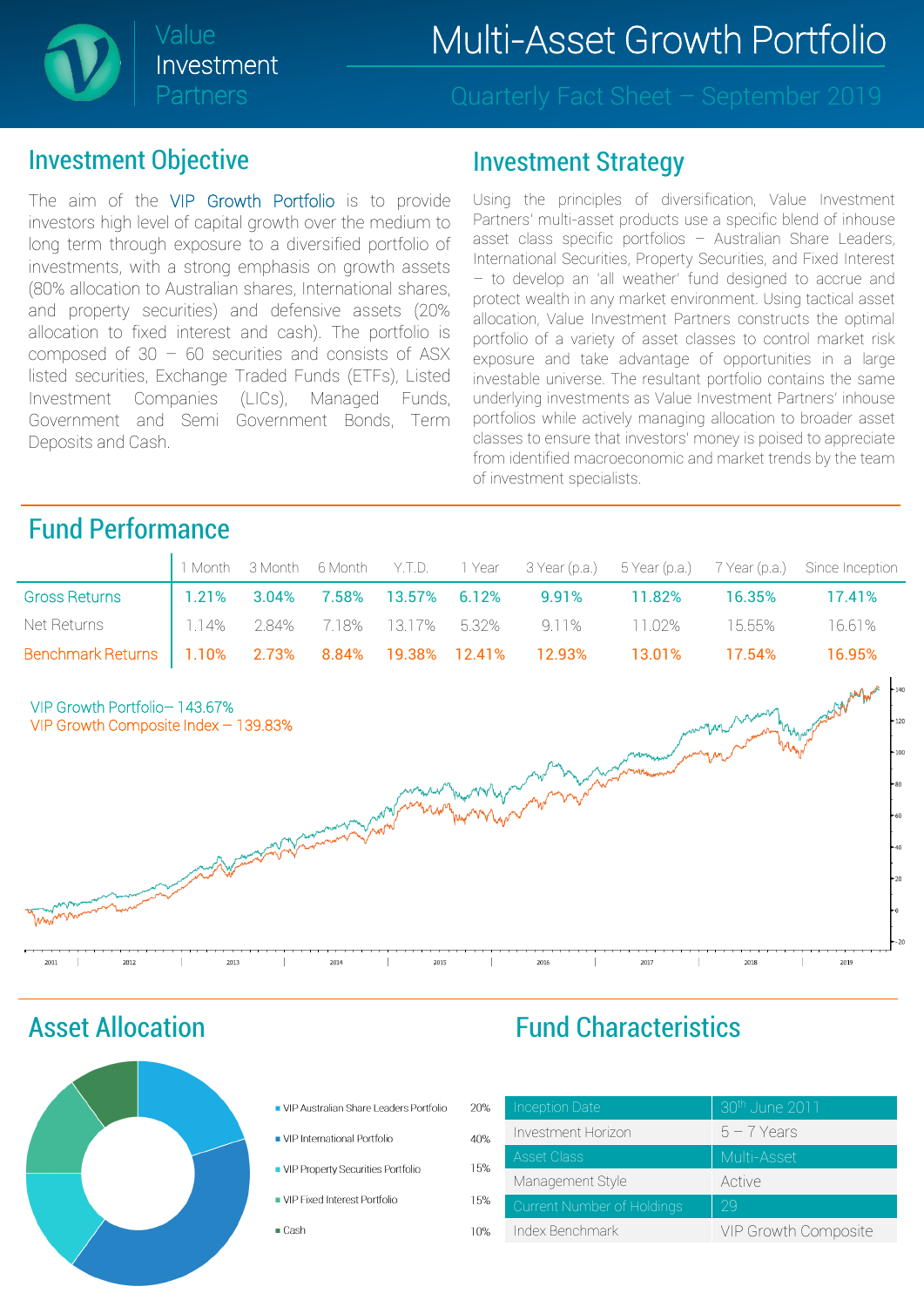

### Market Commentary

The last quarter for the Australian market was a whipsaw, with earnings season in full swing many companies disappointed with over 50% of those which reported in the August reporting season missing analyst expectations. Global trade woes continue to have an irrational and disproportionate effect on daily market movements, with traders paying more attention to the President of the United States' twitter feed then the fundamentals of the market. Although the quarter finished in positive territory for the market, the portfolio outperformed by 137 basis points, becoming more defensively positioned it has enjoyed the flows of begrudging equity investors pushed out of bond and credit markets in pursuit of yield. In line with this theme consumer staples within the ASX 200 returned 11.78% for the quarter while growth stocks such as information technology returned only 4.31% for the quarter as investors take risk of the table and employ capital in companies that have the businesses and balance sheet to weather the forthcoming recession. Looking ahead, many companies have still to report into Q2 of 2019 and with lagging economic indicators raising concerns for the health of the Australian economy and bond markets sounding alarm bells for the domestic and global market, many analysts will be reacting acutely to the resulting picture of the economy and the business environment painted by earnings growth and consumer confidence/spending reported in the coming weeks.

Over the quarter conditions in the Australian property market has stabilized with some indications of turn around after the month to month price growth of CoreLogic's 8-Capital dwelling price rose 1.10% with NAB's October economic report commenting on the housing market stating, "It is likely that lower interest rates, low unemployment and still strong population growth, combined with a pull-back in construction, will support prices going forward, there are clearly a number of state specific factors at play.". The activity side of the market, being housing construction, is expected to continue to weaken with approvals for new dwelling continuing to decline, but there may be some cause for optimism with interest rate cuts containing lagging effects there may be an increased appetite of property developers to increase investments off the back of cheaper money. The portfolio has continued to outperform the index over the last quarter, with no direct exposure to the residential market investors have experienced the growth of the commercial and industrial property sectors which has enjoyed steady and stable valuation increases and high occupancy rates along side the residential markets large declines in the last 18 months. The market has priced in another rate cut of 25 basis points from the RBA, and with the pipeline of new residential and commercial properties becoming exhausted the lack of spare capacity and access to more affordable finance should see the value of property prices continue to recover over the short to medium term.

Around the grounds of international markets for 2019 Q1 in their local currencies; the S&P 500 increased 0.92%, the NASDAQ returned -0.87%, the FTSE 100 declined by 0.04%, the DAX fell 0.75%, and the Shanghai Composite Index falling 3.50%. Overall this quarter has been relatively flat for most developed economy markets with the persistent theme in of the US-China trade negotiations which have not developed at all over a three month period and continue to be the great systemic market risk, while over in Europe and the United Kingdom the encroaching Brexit deadline keeps markets on their toes with the market pricing in a no deal Brexit or a general election to be the likely result coming in the last weeks of October. The quickly escalating situation in Hong Kong has also added to the geo-political tensions globally which continues to generate high levels of uncertainty that has spilled into business confidence through the material decline in capital expenditures globally and decreased levels of private investment. On the sunnier side of the street consumer confidence in China and the US continues to remain strong which should create a buffer for the economy being drawn down by the manufacturing industry which has entered recessionary territory and the overall business sector. The portfolio continued to underperform the benchmark with material allocation to disruptive industries and technology companies in the US which have come under heavy government scrutiny, but as condition begin to clear and investment increases these positions should begin to show excess returns.

The bond market rally has tapered off in the first quarter of 2019 with august declines erasing nearly two months of previous gains as trade optimism and strong numbers out of US economic releases caused equities to rally for a short period and yields to rise. That optimism quickly faded in the first weeks of September with the Australian dollar falling, and two rate cuts from the RBA and the Federal Reserve in the US, causing yields to fall as well as the USD/AUD exchange rate. The portfolios new position giving investors exposure to global G7 nation sovereign bonds has meant that investors have benefited from both the fall in yields and the fall in the Australian dollar over the quarter, helping to avoid loses in the month of September. With the total stock of global debt which has become negatively yielding reaching \$15 trillion it is a unique time in history in bond and credit markets posing great capital preservation risks as well as opportunities for active managers to take advantage of new forms of returns offered through trading in negatively and positively yielding debt simultaneously. Moving forward markets and analysts will be paying close attention to central bankers and the IMF to look for clues on certainty around the future economic conditions for the domestic and international economies, as well monitoring the outlook for future fiscal stimulus from governments as monetary policy makers lose their capacity to make meaningful stimulus impacts as global official interest rates trend to 0%.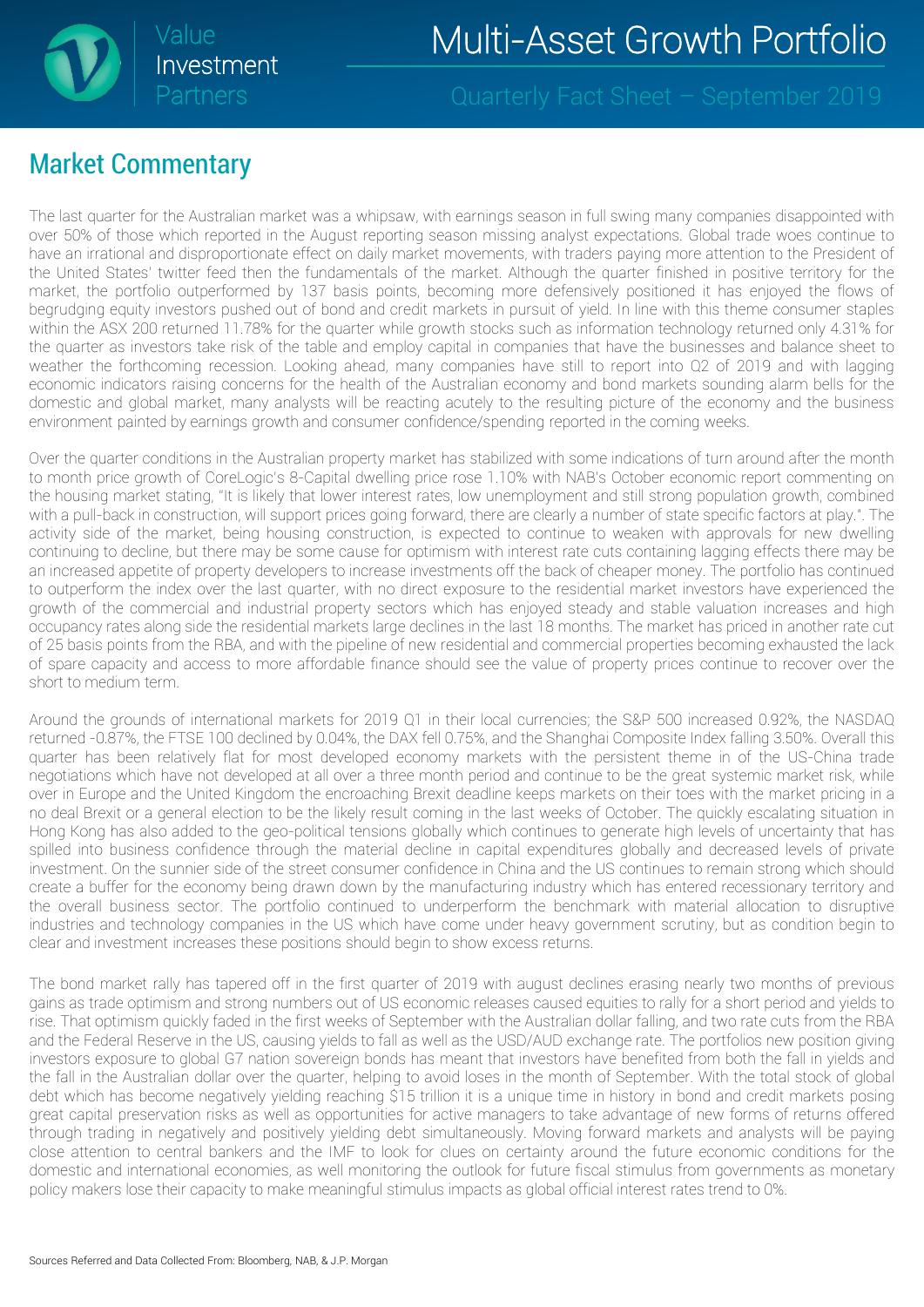

#### 3 Month Asset Class Performance Current Sector Allocation



4.05%

 $282%$ 

5.70%

17.57%

4.03%

6.72%

 $14.54%$ 

491%

0.45%

5.38%

 $\blacksquare$  3.60%

4.51%

15.83%

25.80%

11.59%



#### 3 Month Holdings Performance 5 Year Risk/Return Profile





#### Upside & Downside Capture Ratio

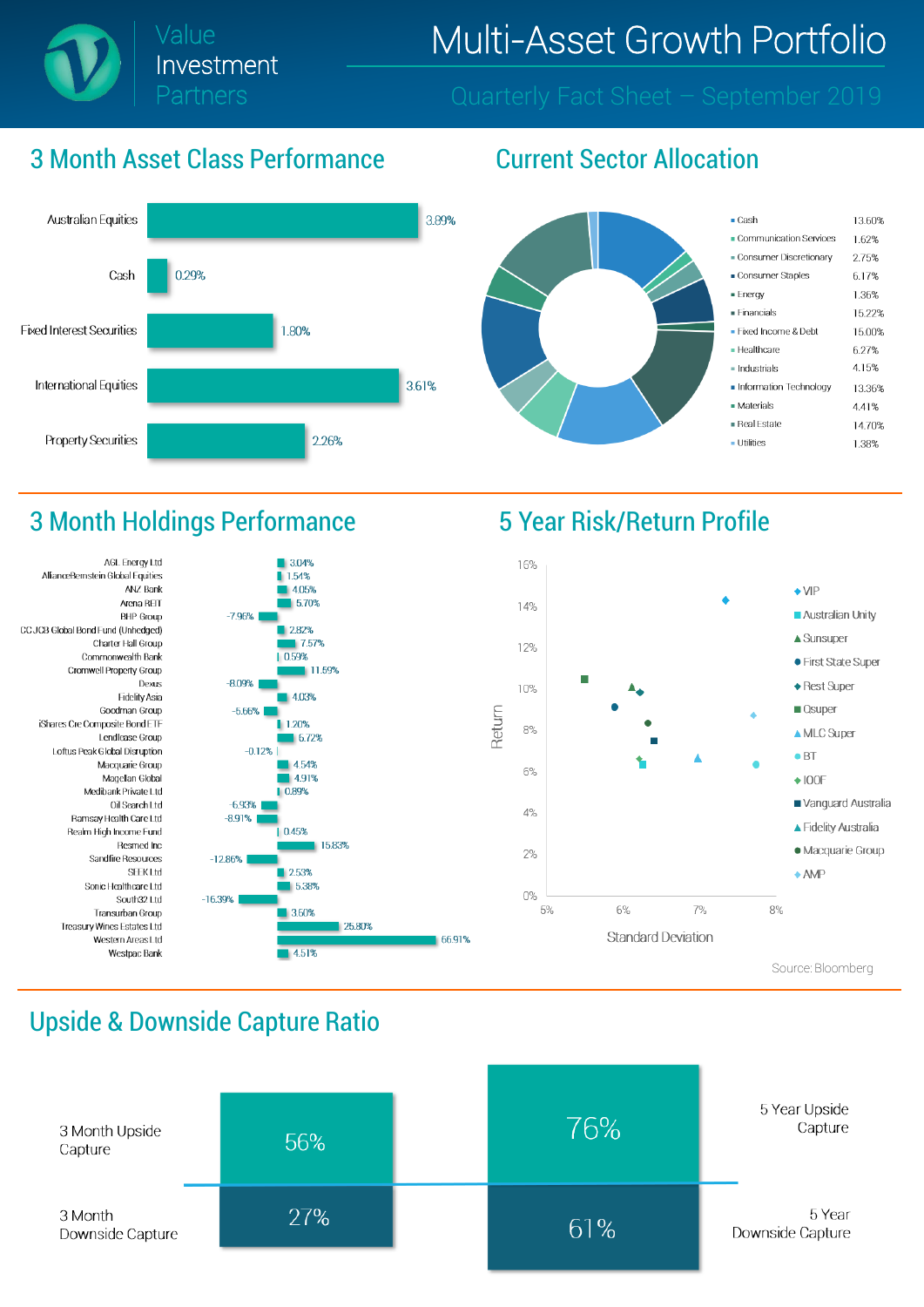Value Investment Partners

Multi-Asset Growth Portfolio

### Australian Share Leaders Portfolio Performance



#### 3 Month Holdings Performance **5 Year Risk/Return Profile**





#### Upside & Downside Capture Ratio Fund Characteristics



| <b>Inception Date</b>               | 30th June 2011             |
|-------------------------------------|----------------------------|
| Investment Horizon                  | $5 - 7$ Years              |
| <b>Asset Class</b>                  | <b>Australian Equities</b> |
| Management Style                    | Active                     |
| Current Number of Holdings          | 16                         |
| Average Market Capitalisation       | \$47.31 Billion            |
| Index Benchmark                     | <b>ASX/S&amp;P 200</b>     |
| Index Average Market Capitalisation | \$9.9 Billion              |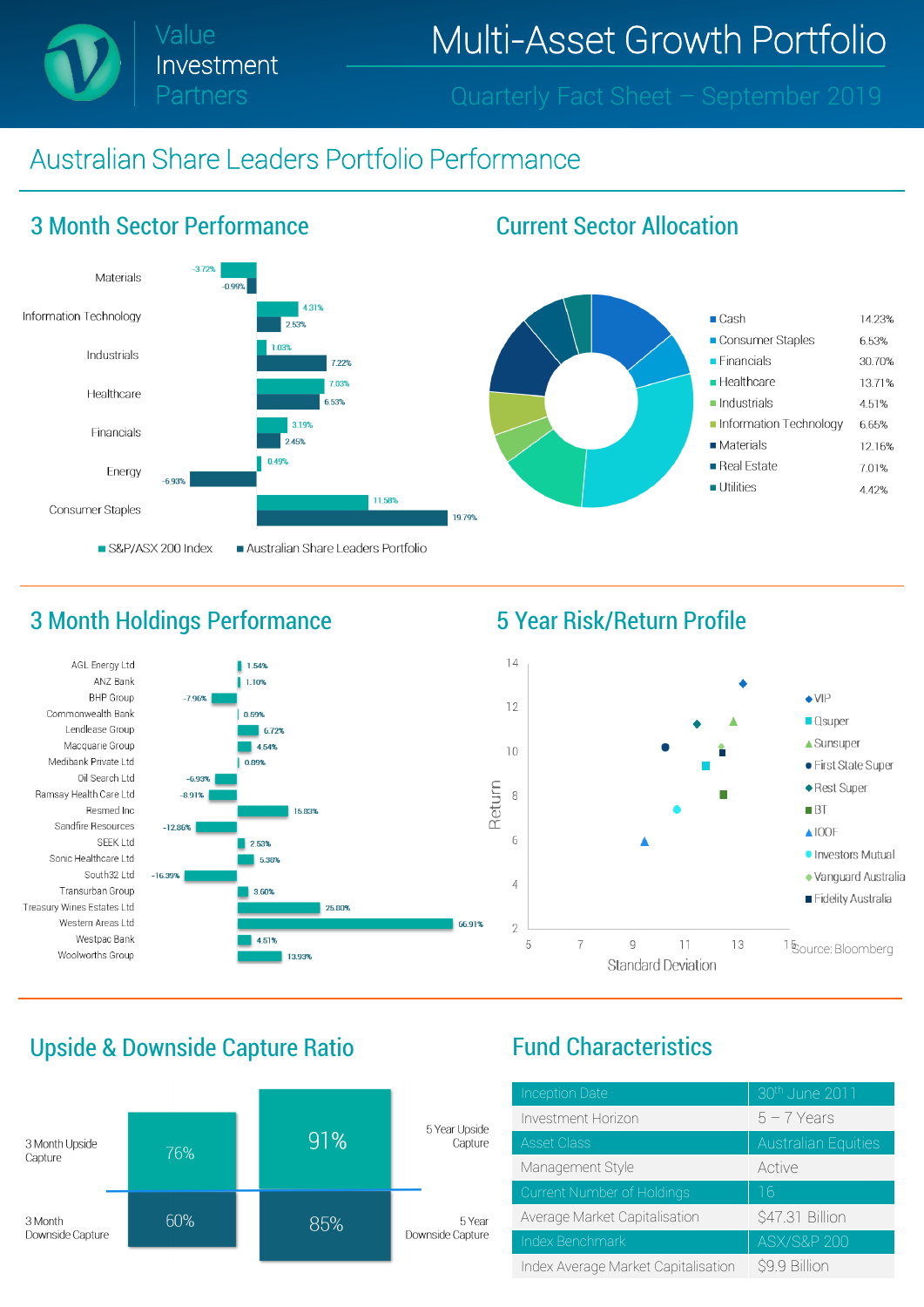### International Securities Portfolio Performance

## 3 Month Fund Member Performance Current Geographical Allocation

Investment

Partners







Source: Bloomberg

### Upside & Downside Capture Ratio Fund Characteristics



| <b>Inception Date</b>               | 30th June 2011                 |  |  |
|-------------------------------------|--------------------------------|--|--|
| Investment Horizon                  | $5 - 7$ Years                  |  |  |
| <b>Asset Class</b>                  | International Equities         |  |  |
| Management Style                    | Active Long Only               |  |  |
| Current Number of Holdings          | 4                              |  |  |
| Index Benchmark                     | <b>MSCI World Ex Australia</b> |  |  |
| Index Average Market Capitalisation | \$25.50 Billion (USD)          |  |  |

### Current Sector Allocation 5 Year Risk/Return Profile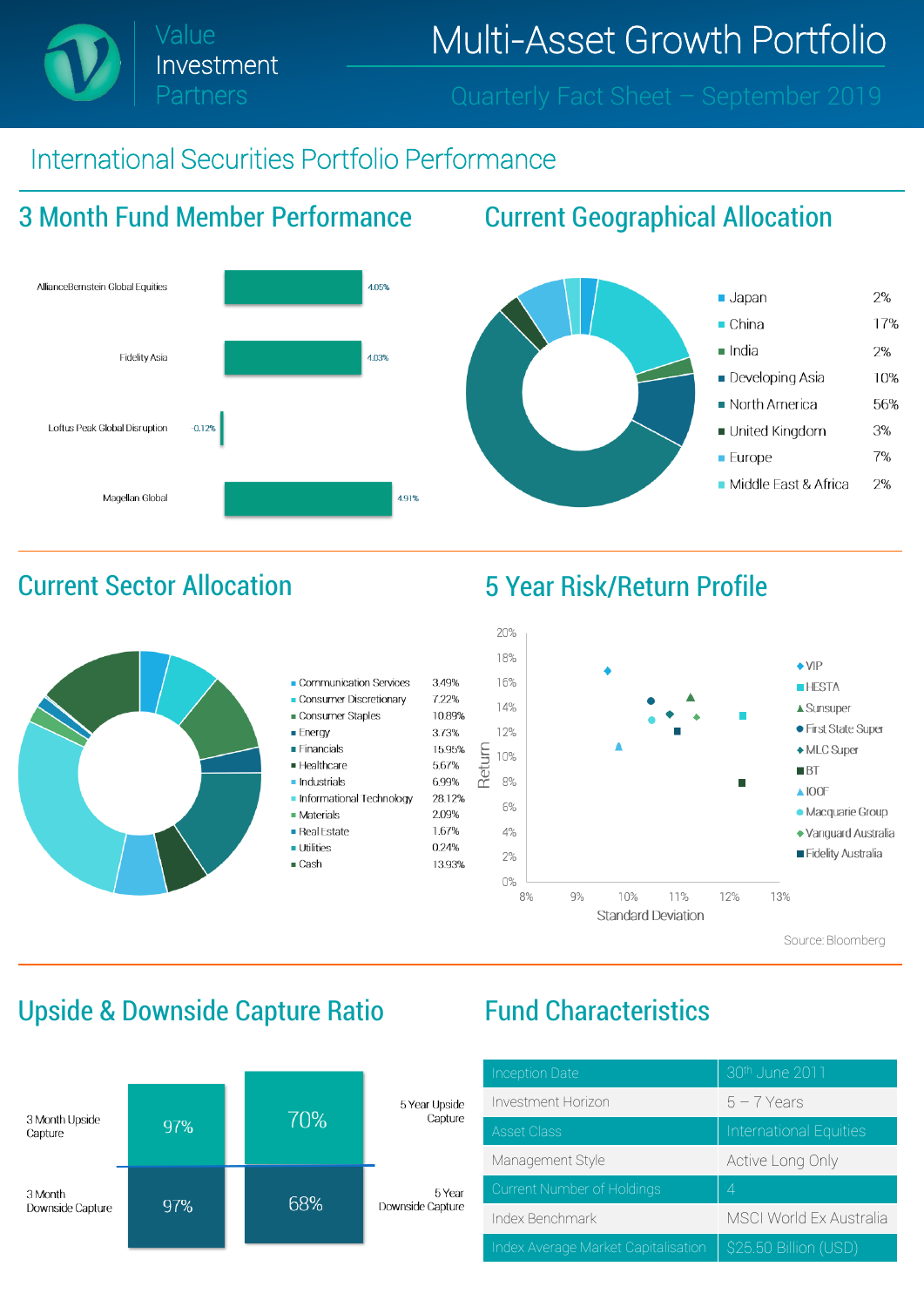

### Property Securities Portfolio Performance



### 3 Month Holding Performance Current Property Sector Allocation



### Current Geographical Allocation 5 Year Risk/Return Profile







Source: Bloomberg

### Upside & Downside Capture Ratio Fund Characteristics



| <b>Inception Date</b>               | 30th June 2011     |  |  |
|-------------------------------------|--------------------|--|--|
| Investment Horizon                  | $5 - 7$ Years      |  |  |
| <b>Asset Class</b>                  | A-REIT             |  |  |
| Management Style                    | Active             |  |  |
| Current Number of Holdings          | 5                  |  |  |
| Average Market Capitalisation       | \$9.98 Billion     |  |  |
| Index Benchmark                     | ASX/S&P 200 A-REIT |  |  |
| Index Average Market Capitalisation | \$7.59 Billion     |  |  |